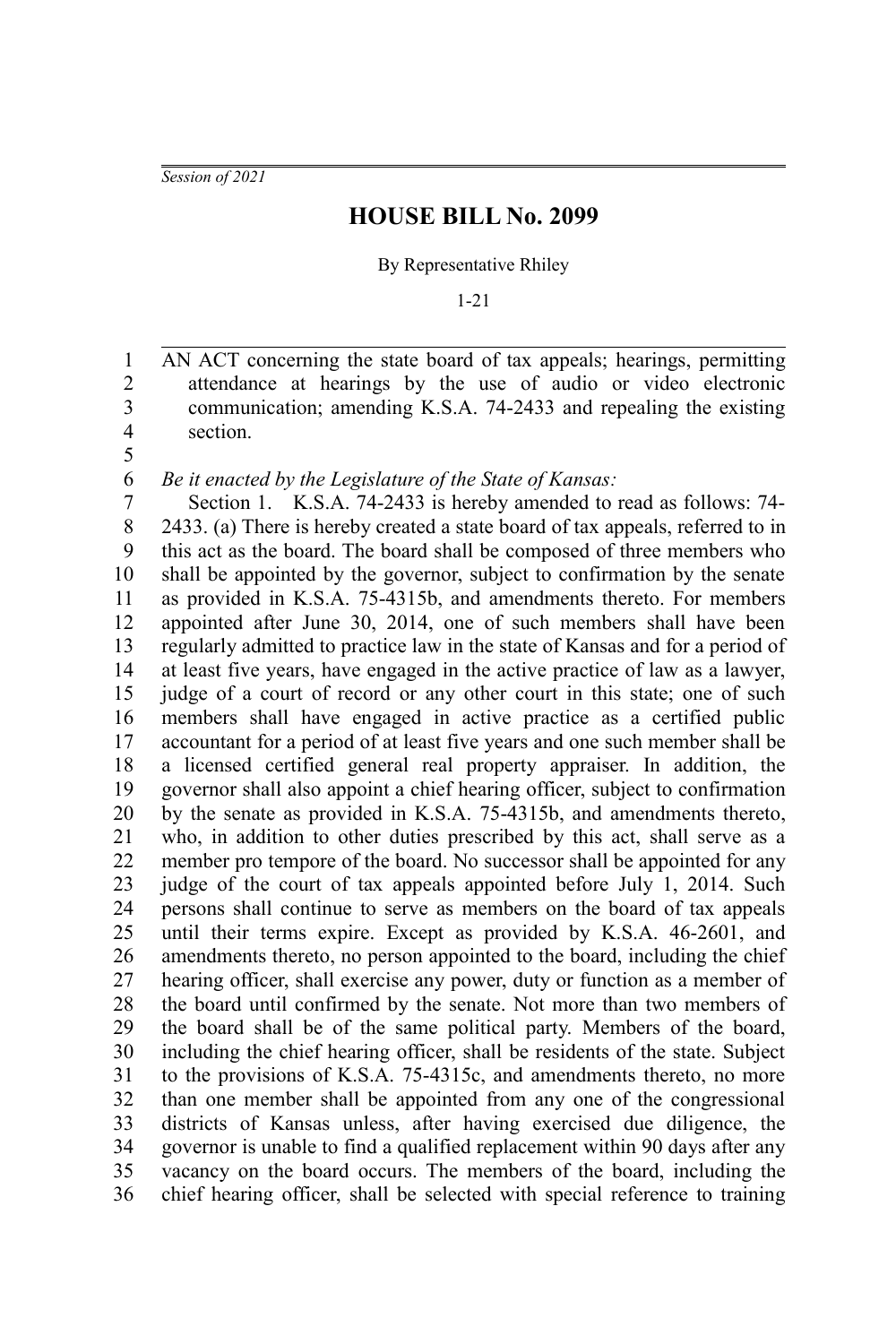and experience for duties imposed by this act and shall be individuals with legal, tax, accounting or appraisal training and experience. State board of tax appeals members shall be subject to the supreme court rules of judicial conduct applicable to all judges of the district court. The board shall be bound by the doctrine of stare decisis limited to published decisions of an appellate court. Members of the board, including the chief hearing officer, shall hold office for terms of four years. A member may continue to serve for a period of 90 days after the expiration of the member's term, or until a successor has been appointed and confirmed, whichever is shorter. Except as otherwise provided, such terms of office shall expire on January 15 of the last year of such term. If a vacancy occurs on the board, or in the position for chief hearing officer, the governor shall appoint a successor to fill the vacancy for the unexpired term. Nothing in this section shall be construed to prohibit the governor from reappointing any member of the board, including the chief hearing officer, for additional four-year terms. The governor shall select one of its members to serve as chairperson. The votes of two members shall be required for any final order to be issued by the board. Meetings may be called by the chairperson and shall be called on request of a majority of the members of the board and when otherwise prescribed by statute. 1 2 3 4 5 6 7 8 9 10 11 12 13 14 15 16 17 18 19 20

(b) Any member appointed to the state board of tax appeals and the chief hearing officer may be removed by the governor for cause, after public hearing conducted in accordance with the provisions of the Kansas administrative procedure act. 21 22 23 24

(c) The state board of tax appeals shall appoint, subject to approval by the governor, an executive director of the board, to serve at the pleasure of the board. The executive director shall: (1) Be in the unclassified service under the Kansas civil service act; (2) devote full time to the executive director's assigned duties; (3) receive such compensation as determined by the board, subject to the limitations of appropriations thereof; and (4) have familiarity with the tax appeals process sufficient to fulfill the duties of the office of executive director. The executive director shall perform such other duties as directed by the board. 25 26 27 28 29 30 31 32 33

(d) Appeals decided by the state board of tax appeals shall be made available to the public and shall be published by the board on the board's website within 30 days after the decision has been rendered. The board shall also publish a monthly report that includes all appeals decided that month as well as all appeals which have not yet been decided and are beyond the time limitations as set forth in K.S.A. 74-2426, and amendments thereto. Such report shall be made available to the public and transmitted by the board to the members of the Kansas legislature. 34 35 36 37 38 39 40 41

(e) After appointment, members of the state board of tax appeals that are not otherwise a state certified general real property appraiser shall 42 43